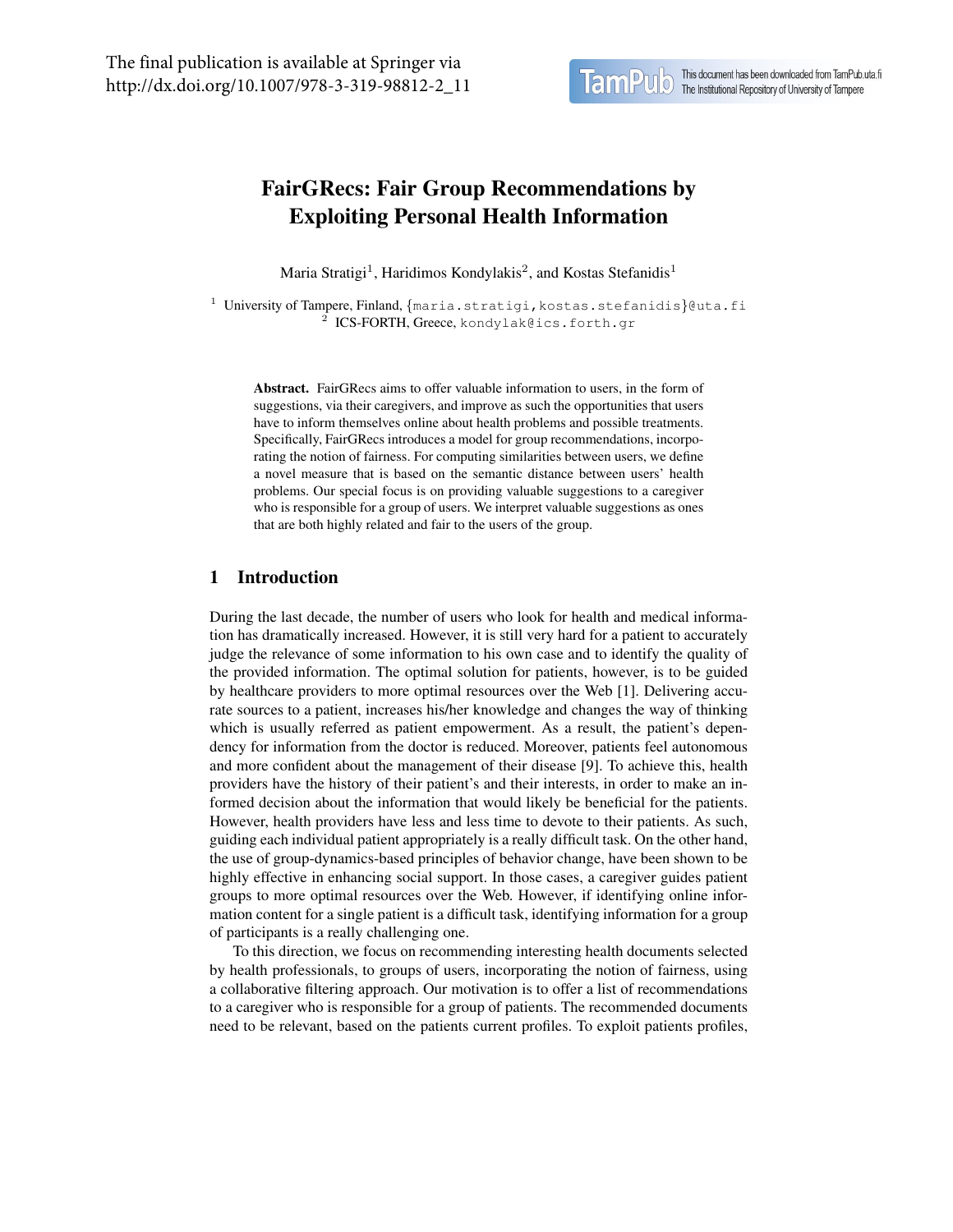we use the data stored in their personal health-care record (PHR) data. These patients do not necessarily suffer from the same health problems, but a variety of them. As such, we introduce the notion of fairness in the recommendation process.

More specifically, the contributions of our work are the following: a) We demonstrate the first group recommendation model incorporating fairness in the health domain; b) We propose a novel semantic similarity function that takes into account the patients medical profiles, showing its superiority over a traditional measure; c) We introduce a new aggregation method that encapsulates the notion of fairness; d) We explore 5 different aggregation methods; e) We present the first synthetic dataset and the corresponding engine for constructing it, for benchmarking works in the area. To our knowledge, this is the first work that introduces fair group recommendations in the health domain. A preliminary abridged version of this paper appears in [8].

### 2 Single User Recommendations

Assume a recommender system in the health domain, where  $I$  is a set of data items to be rated and U is the set of patients in the system. A patient, or user,  $u \in U$  might rate an item  $i \in I$  with a score  $r(u, i)$ , as in [1, 5]. Typically, the cardinality of the item set I is high and users rate only a few items. The subset of users that rated an item  $i \in I$  is denoted by  $U(i)$ , while the subset of items rated by a user  $u \in U$  is denoted by  $I(u)$ .

For the items unrated by the users, recommender systems estimate a relevance score, denoted as  $relevance(u, i), u \in U, i \in I$ . To estimate the relevance score of an item, we follow the collaborative filtering approach. First, similar users are located via a *similarity function* that evaluates the proximity between two users. Then, items relevance scores are computed for individual users, taking into account their most similar users. Instead of only using classical similarity notions, we exploit the similarity in patient profiles (their diseases), improving the quality of the recommendations.

Similarity based on ratings. Two users are similar if they have rated data items in a similar way, i.e., they share the same interests. We calculate their similarity based on their ratings, by exploiting the Pearson correlation metric:

$$
RatS(u, u') = \frac{\sum_{i \in X} (r(u, i) - \mu_u)(r(u', i) - \mu_{u'})}{\sqrt{\sum_{i \in X} (r(u, i) - \mu_u)^2} \sqrt{\sum_{i \in X} (r(u', i) - \mu_{u'})^2}}, \text{ where } X = I(u) \cap I(u'),
$$
  
 
$$
u \text{ is the mean of the ratings in } I(u).
$$

 $\mu_u$  is the mean of the ratings in  $I(u)$ .

Similarity based on semantic information. In the health domain, usually two people have similar interest in health documents if they have similar health problems.  $ICD10<sup>3</sup>$ is a standard medical classification ontology, which we exploit to record and identify similarities between health problems and eventually between users. The ICD10 taxonomy can be represented as a tree, with health problems as its nodes. In the 2017 version of ICD10, there are 4 levels in the tree, in addition to the root level. Sibling nodes that belong to lower levels share greater similarity than siblings that belong to upper levels. Because of this, we assign different weights to nodes according to their level. These

<sup>3</sup> http://www.icd10data.com/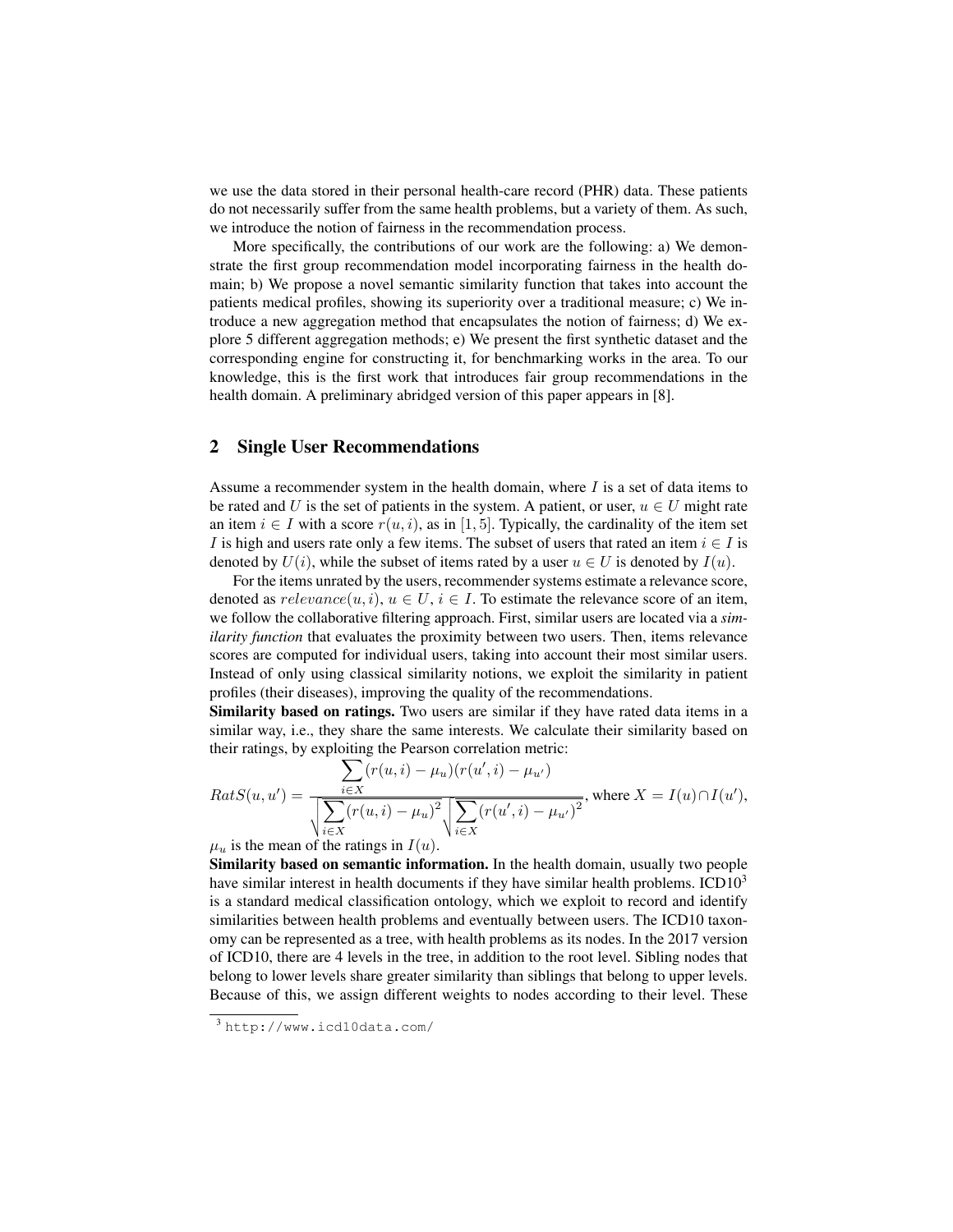weights will help us differentiate between siblings nodes in the various levels; we want sibling nodes in the higher levels to share greater similarity than those in the lowest. Formally, for a node A in the ontology tree,  $weight(A) = w * 2^{maxLevel-level(A)}$ , where w is a constant,  $maxLevel$  is the maximum level of the tree and  $level(A)$  is a function that returns the level of each node. In addition, let  $anc(A)$  be the direct ancestor of A, and LCA(A,B) be the lowest common ancestor of the nodes A and B. For computing the distance between A and B, we compute their distance from  $LCA(A, B) = C$ . The distance between A and C is calculated by accumulating the weight of each node in the path, as  $dist(A, C) = \sum_{n \in path(A, C)} weight(n)$ . In overall, the similarity between A and B is:  $simN(A, B) = 1 - \frac{dist(A, C) + dist(B, C)}{maxPath * 2}$  $\frac{A(C)+dist(B(C))}{maxPath*2}$ , where  $maxPath = dist(root, L)$ . L is a leaf node in the highest level.

Overall similarity between two users. Let  $Problems(u)$  be the list of health problems of user  $u \in U$ . As such, given two users u and u', we calculate their overall similarity by taking into consideration all possible pairs of health problems between them. Specifically, we take one by one all the problems in  $Problems(u)$  and calculate the similarity with all the problems in  $Problems(u')$ . For each distinct problem from u, we take into account only the health problem of  $u'$  that has the maximum similarity.

**Definition 1** (SemS). Let u and u' be two users in U. The similarity based on semantic *information between* u and u' is defined as:  $SemS(u, u') = \frac{\sum_{i \in Problem s(u)} ps(i, u')}{|Problem s(u)|}$  $\frac{P_{roblems(u)}P^{s(t,u)}}{|Problems(u)|},$ where  $ps(i, u') = max(\forall_{j \in Problems(u')} \{sim(i, j)\}).$ 

*Single User Rating Model.* Let  $P_u$  denote the set of the most similar users to u, hereafter, referred to as the *peers* of u. If u has expressed no preference for an item i, the relevance of i for u is estimated as:  $relevance(u, i) = \frac{\sum_{u' \in (P_u \cap U(i))} S(u, u')r(u', i)}{\sum_{u' \in (P_u \cap U(i))} S(u, u')r(u', i)}$  $\frac{\sum_{u'\in (P_u\cap U(i))} S(u,u')\cdot (u',v')}{\sum_{u'\in (P_u\cap U(i))} S(u,u')},$ where S is either RatS or SemS.

After estimating the relevance scores of all unrated user items for a user  $u$ , the items  $A_u$  with the top-k relevance scores are suggested to u.

### 3 Group Recommendations

Our goal is to provide valuable suggestions to a caregiver who is responsible for a group of patients. We interpret valuable suggestions as suggestions that are both highly related and fair to the patients of the group.

Group Rating Model. Most previous works focus on recommending items to individual users. Recently, group recommendations that make recommendations to groups of users instead of single users (e.g.,  $[5, 6]$ ), have received considerable attention. Commonly, a method for computing group recommendations first estimates the relevance scores of the unrated items for each user in the group, and then, aggregates these predictions to compute the suggestions for the group. Formally, the relevance of an item for a group is computed as follows:

Definition 2 (Relevance). *Let* U *be a set of users and* I *be a set of items. Given a group of users*  $G, G \subseteq U$ *, the group relevance of an item*  $i \in I$  *for*  $G$ *, such that,*  $\forall u \in G$ *,*  $\exists rating(u, i)$ *, is:*  $relevanceG(G, i) = Aggr_{u \in G}(relevance(u, i)).$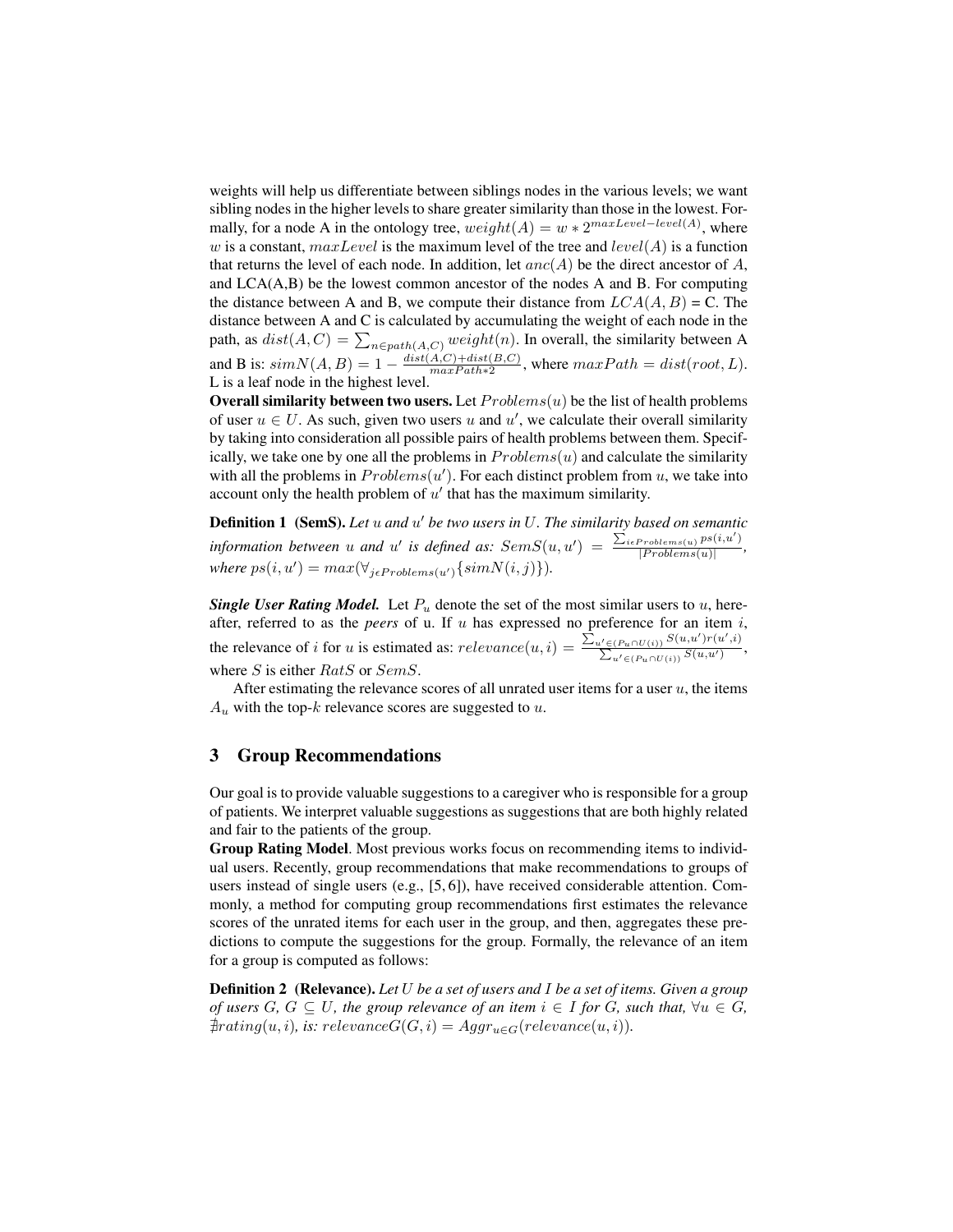As in single user recommendations, the items with the top-k relevance scores for the group are recommended to the group.

Fairness in Group Recommendations. Given a particular set of recommendations for a caregiver, it is possible to have a user  $u$  that is the least satisfied user in the group for all items in the recommendations list, that is, all items are not related to  $u$ . Therefore, although the caregiver may like as a whole the set of recommendations, the package selection is not fair to  $u$ . In actual life, where the caregiver is concerned for the needs of all patients in his group, we should recommend items that are both strongly relevant and fair to the majority of the group members. In particular, to increase the quality of the recommendations for the caregiver, we consider, similar to [7], a fairness measure that evaluates the goodness of the recommendations as a set. This way, given a user  $u$  and a set of recommendations  $D$ , we define the degree of fairness of  $D$  for  $u$  as  $fairness(u, D) = \frac{|X|}{|D|}$ , where  $X = A_u \cap D$ .

Intuitively, the fact that the group recommendations contain some highly relevant items to  $u$ , makes both  $u$  and his caregiver tolerant to the existence of other items that are not highly related to  $u$ , considering that there are other members in the group who may be related to these items. Then, the fairness of a set of recommendations  $D$  for a set of users G is defined as follows.

Definition 3 (Fairness). *Given a group* G *and a set of recommendations* D*, the fairness of* D *for* G *is defined as:*  $fairness(G, D) = \frac{\sum_{u \in G} fairness(u, D)}{|G|}$ .

Finally, we define the fairness-aware value of D for G as follows:  $value(G, D)$  =  $fairness(G, D) \cdot \sum_{i \in D} relevanceG(G, i).$ 

Aggregation Designs. We distinguish between the score-based and rank-based designs. In a *score-based design*, the prediction for an item is computed taking into account the relevance of the item for the group members. Firstly, we consider that strong user preferences act as a veto; this way, the predicted relevance of an item for the group is equal to the minimum relevance of the item scores of the members of the group:  $relevanceG(G, i) = min_{u \in G}(relevance(u, i))$ . Alternatively, we focus on satisfying the majority of the group members and return the average relevance for each item:  $relevanceG(G, i) = \sum_{u \in G} relevance(u, i) / |G|.$ 

In a *rank-based design*, we aggregate the group members recommendations lists by considering the ranks of their elements. Specifically, following the Borda count method [2], each data item gets 1 point for each last place received in the ranking, 2 points for each next to last place, and so on, all the way up to  $k$  points for each first place received in the ranking. The item with the largest point total gets the first position in the aggregated list, the item with the next most points takes the second position, and so forth, up to locate the best k items. Overall, the points of each item i for the group  $G$  is computed as follows:  $points(G, i) = \sum_{u \in G} (k - (p_u(i) - 1))$ , where  $p_u(i)$  represents the position of item i in  $A_u$ .

Targeting at increasing the fairness of the resulting set of recommendations, we introduce also the  $Fair$  method, which consists of two phases. In the first phase we consider pairs of users in the group, in order to identify what to suggest. In particular, a data item i belongs to the top- $k$  suggestions for a group  $G$ , if, for a pair of users  $u_1, u_2 \in G$ ,  $i \in A_{u_1} \cap A_{u_2}$ , and i is the item with the maximum rank in  $A_{u_2}$ . For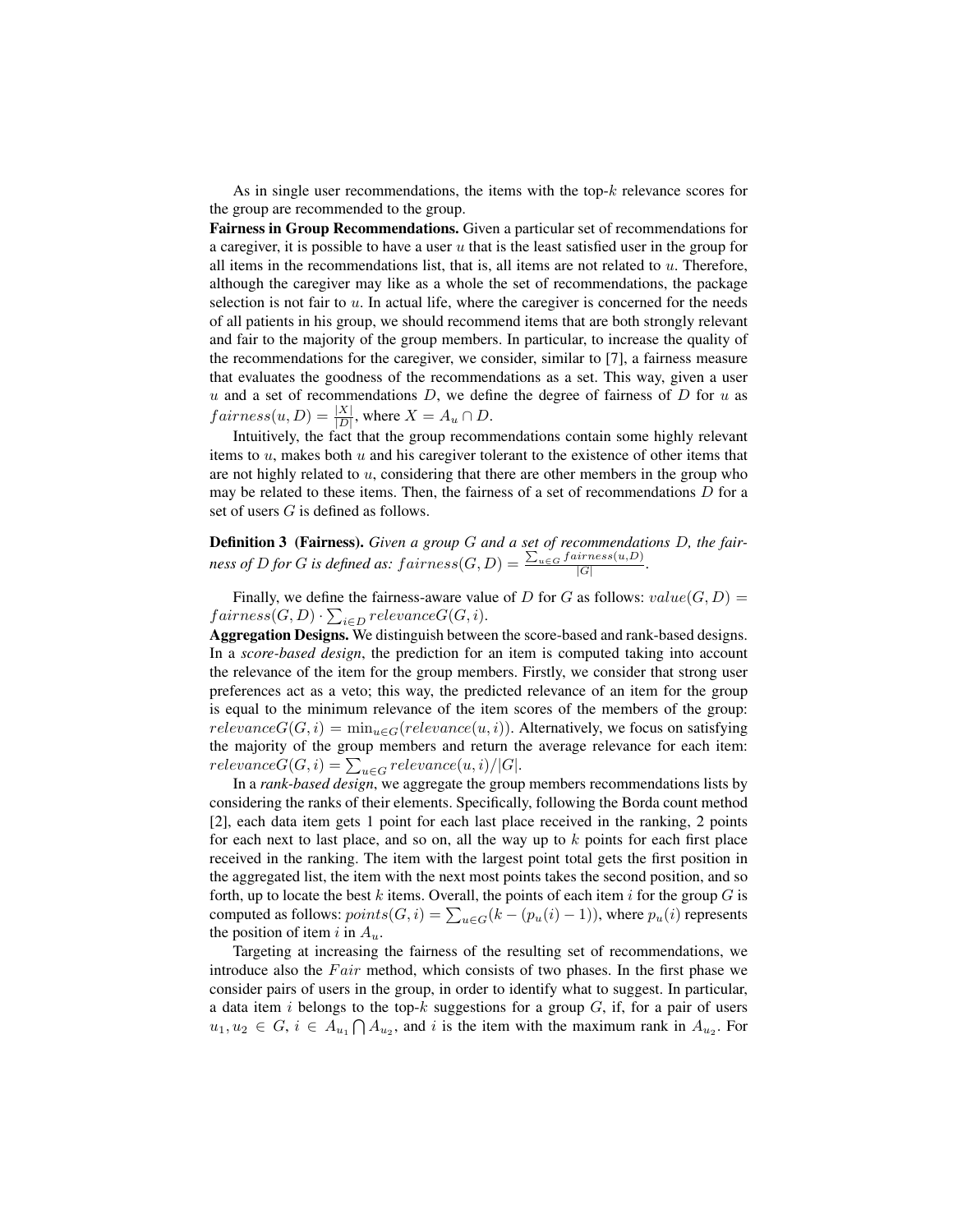locating fair suggestions, initially, we consider an empty set  $D$ . Then, we incrementally construct D by selecting, for each pair of users  $u_x$  and  $u_y$ , the item in  $A_{u_x}$  with the maximum relevance score for  $u_y$ . If k is greater than the items we found using the above method, then we construct the rest of  $D$ , by serially iterating the  $A_u$  lists of the group members and adding the item with the maximum rank that does not exist in D.

Regardless of how similar the group members are, the first phase of the algorithm may yield few items (i.e., less than  $k$ ). Moving to the second phase, we can assume a pseudo hierarchy inside the group members, meaning that the members that will be checked first, will have more relevant items for them, in the group list. So, by rearranging the order of the group members, we can influence the fairness achieved for each individual member. On the other hand, if we produce all top- $k$  items from the first phase, then a number of items in the group list, may change accordingly to what order we examine the members. Again the vast majority of the items will be included, regardless of the members order. In both cases, the fairness of the list for the group does not change.

## 4 Experimental Evaluation

Dataset. In our experiments, we exploit 10.000 chimeric patient profiles [3] preserving the characteristics that exist in a real medical database. The patients health problems are described using the ICD10 ontology. Based on these profiles, we synthetically generated a document corpus and user ratings as follows. Initially, we generated  $numDocs$ documents, for each first level category of ICD10. For their corresponding keywords, we randomly selected  $numKeyWords$  words from the description of the nodes in each subsequent subtree. We assume that all patients have given  $numRatings$  ratings. Specifically, we have divided the patients into three groups – sparse, reqular and dedicated. The users in each group have given *few*, *average* and *a lot* of ratings, respectively. When ranking items based on human preferences, they tend to follow the power law distribution. To depict this, we have randomly selected  $popularDocs$  documents that will be the most popular. Given that patients are interested not only in documents regarding their health, but also to some extent in others as well, for each patient, we have divided the ratings into *healthRelevant* and *nonRelevant*. Finally, for each rating generated in the previous step, we assigned randomly, *a value* in the range of 1 to 5. In our experiments, we set *numDocs*=270, *numKeyWords*=10 and *popularDocs*=70.

Aggregation Methods. In our evaluation, we use the Minimum, Average, Borda and Fair designs. As a baseline, we will employ the Round-Robin aggregation design, considering each member of the group individually, and for each one, taking the item in his/her list with the highest score that does not already exist in the group list.

Evaluation Measures. For our experiments, to calculate the semantic similarity *SemS*, we use  $w = 0.1$ . To evaluate the similarity functions, we used the Mean Absolute Error (MAE) and the Root Mean Square error (RMSE). To quantify the success of each aggregation method, we compute the distance of each user's top- $k$  recommendation list with that of the group. To calculate the final score, we take the average of those. For calculating the distance, we used the Kendall tau and the Spearman footrule distance.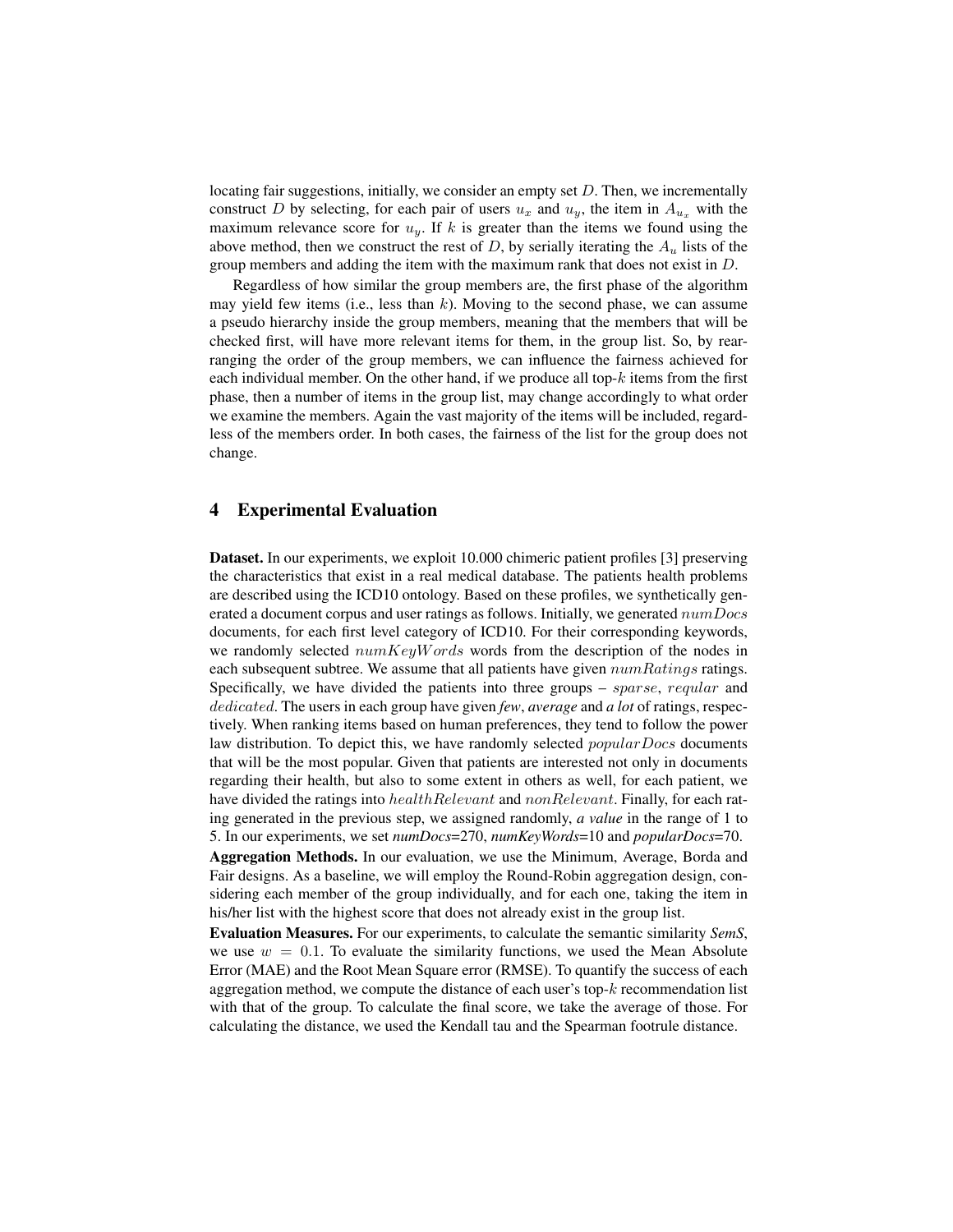Evaluation of Similarity Functions. To compare the two similarity functions, we focused on single users recommendations. In Figure 1, we see the different values of MAE and RMSE for several  $k$  values. In all cases, the semantic similarity function gave better results than the rating function. This shows the added value of our solution on calculating effectively the similarity between users.



Fig. 1: The RMSE and MAE for different K

Evaluation of Aggregation Methods with Different Similarity Functions. To compute the distance between the top- $k$  lists of the group members, and the group recommendation lists, we use the Kendall tau and Spearman footrule distances. We randomly selected 10 different groups that share the same *group similarity*. Group similarity is the similarity of all pairs of users in the group, averaged over the number of pairs. After generating group recommendations, we calculate for each member of the group the Kendall and Spearman distance. The distance score for the aggregation method is the averaged score of the summation of these distances over the number of group members. Following the same procedure for all 10 groups, the overall score for each aggregation method is the mean of the previously calculated scores, over the number of different groups. To further supplement our findings, we compare the Kendall and Spearman distance for 10 different groups of size 5. The results are shown in Figure 2 (a) and (b); SemS offers better results than RatS, regardless of the aggregation design used.



Fig. 2: The Kendall and the Spearman distance.

Evaluation of Aggregation Methods with Different Group Size. To get more accurate results, we study different sized groups, namely groups with 5 and 7 members. Using the Kendall distance (Figure  $2(c)$ ), the rank-based methods give better results than the score-based methods. This is because the score-based methods consider the whole user's list, while the rank-based ones consider only the top- $k$  items. The Minimum and Average designs, take into account the scores given to an item. For example,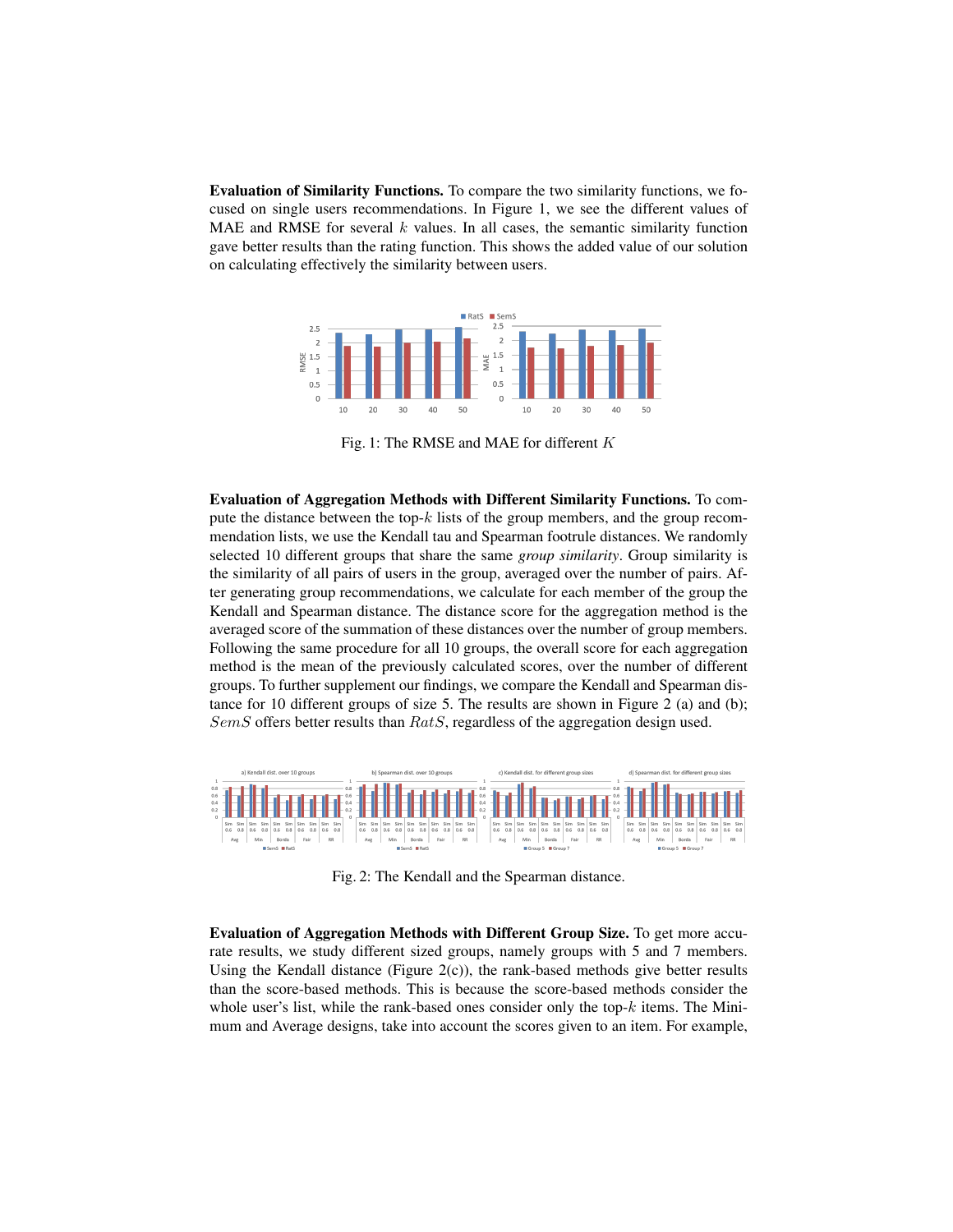given one item, if a member of the group has a radically different relevance score for it than the rest, for Minimum, his opinion will act as veto, while in the case of Average, its group relevance will be brought down and might not make it into the group list. The rank-based methods are able to include more items from the members individual top-k recommendation lists, and hence give lower distances. Round-Robin is the worst method, while Borda and Fair have similar results. As expected, when the group similarity gets higher, all methods provide better results. Finally, the size of the group, given that we consider groups with the same similarity, slightly affects the quality of the results of the employed aggregation methods, and overall, the bigger the size of the group, the higher the Kendal tau distance. Figure 2(d) shows similar results for Spearman.



Fig. 3: Fairness, value and execution times.

Fairness. Since with fairness, we measure in essence how many of the items in an individual top- $k$  list made it in the group recommendation list, which is inherently what we shown in Figure 2 (c) and (d), we expect complementary results. In fact, the Minimum method that had the highest distance produces the lowest fairness. Although Borda gave marginally lower distance, Fair now gives better fairness. An explanation for this is that during the first phase of the Fair algorithm, we take into account items regardless of their relevance score – we actually want to include in the group list items that are relevant to most users, leading to higher fairness. Finally, the Round-Robin method gives lower fairness than the rest of the rank-based methods, because with Round-Robin, we do not consider the rest of the group members when constructing the recommendations list, but we consider each member individually from the others.

Value. Because of the inherent differences of the score-based and the rank-based designs, we cannot directly compare them regarding their value. To elaborate more, when we aggregate using the score-based techniques, for any given item, we directly compute its corresponding relevance score in the final group recommendation list. On the other hand, with the rank-based techniques, what we actually calculate is the rank that a specific item will have in the group recommendation list. But to find the value of a group recommendation list, we need the relevance score of all its items. Thus, we define the relevance score of an item in a group recommendation list, that is produced by a rankbased technique as the summation of its rank in each individual recommendation list of the group members. If an item is not present in a list, then it's score is 0. As it is apparent, we cannot directly compare score-based and rank-based aggregation methods. The score-based ones give a relevance score to an item in the range of [1,5], while the rankbased approaches, given that the group recommendation list consist of  $k$  items and the size of the group is s, give a relevance score in the range  $[1, s*k]$ . In Figure 3(b), we see